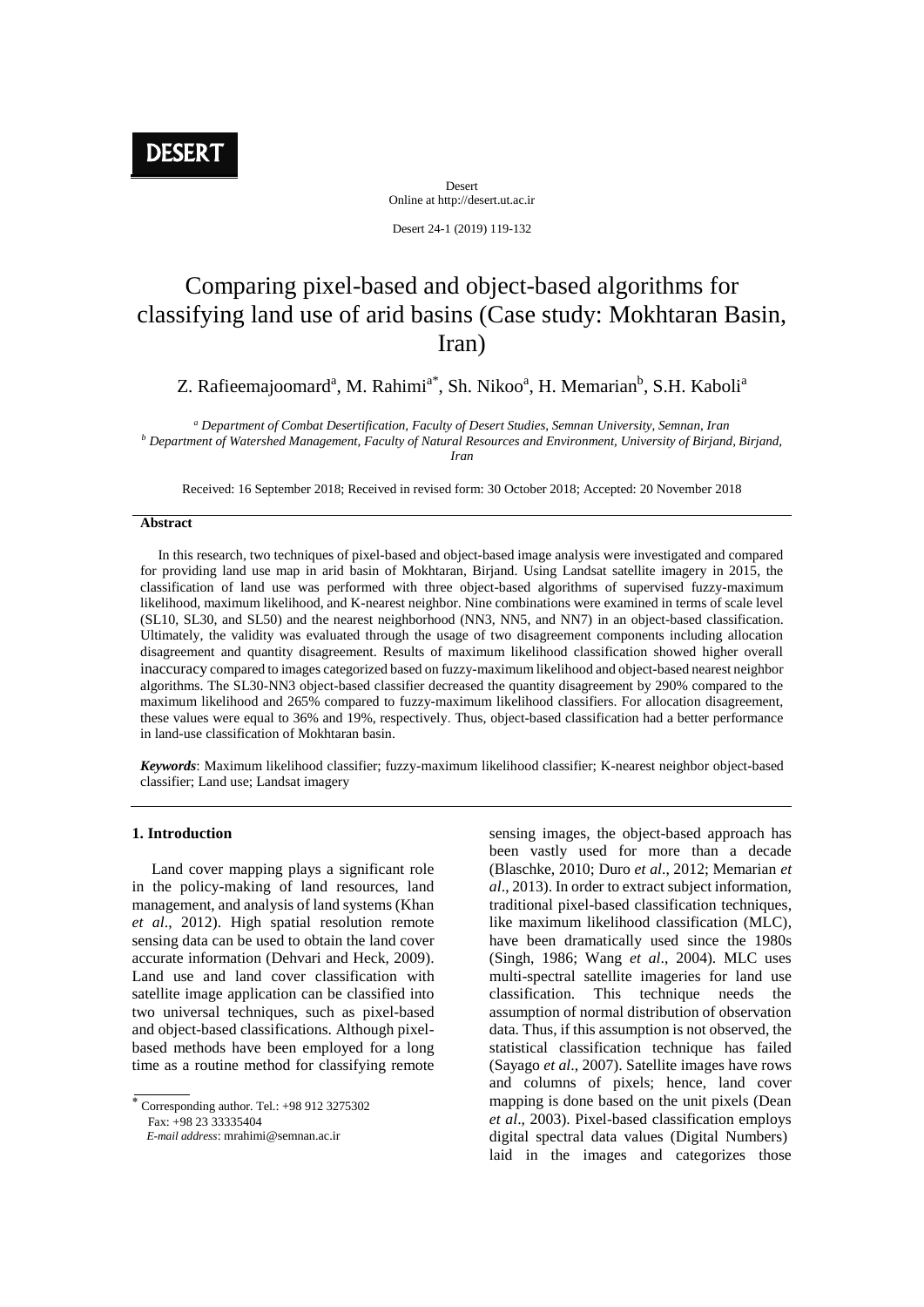according to spectral similarity with predefined land cover classes (Casals-Carrasco *et al*., 2000). Despite the fact that these methods are well expanded and have complex variables like soft classifiers, sub-pixel classifier, and spectral unmixing techniques, they do not use the spatial distribution of phenomena concept (Blaschke *et al*., 2000). The possibility of using the objectbased image analysis as a substitute for the pixelbased method was presented in the 1970s (de Kok *et al*., 1999). The primary application was practiced for an automatic extraction of linear features (Flanders *et al*., 2003; Gao and Mas, 2008). In the mid-1990s, pixel-based image classification faced a serious problem due to the significant growth in hardware capabilities as well as the accessibility of the imageries with high-spatial resolution and increased spectral diversity. Consequently, the demand to analyze and classify images according to the object-based algorithms had been increased (de Kok *et al*., 1999; Gao and Mas, 2008). In object-oriented classification, we cannot find meaningful information to interpret an image in pixel units; nevertheless, these are significant communications and interactions in the image objects. In this method, image analysis is conducted based on continuous and homogeneous areas of the image that is created by the initial image segmentation. By connecting the areas, the image content will be interpreted as a network of objects. The objects of the image are employed as the blocks in image analysis. Using the image objects instead of pixels is more practical because of describing more characteristics based on shape, texture, neighbor, background, and pure or derivative spectral data (Baatz and Schape, 2000). Features of shape and neighborhood relationships are also used in this method for classifying objects (Gao and Mas, 2008).

Fuzzy supervised classification algorithm is another traditional classification method. In this method, information can also be received from mixed pixels; in other words, training samples do not have to include a particular class. There are many different methods for fuzzy or soft classifications that may be obtained from maximum likelihood classification while maintaining the membership of separate pixels that belong to all volunteered classes (Campbell, 1984; Wang, 1990; Foody *et al*., 1992; Zhang and Foody, 2001).

Many studies have been conducted for increasing the accuracy of thematic maps derived from remote sensing data (Foody, 2004). Furthermore, there are some resources about the comparison of different classification methods

like pixel-based and object-oriented classification where the focus was found on the difference between classification accuracies (Dean, 2003). For example, the Advanced Space borne Thermal Emission and Reflection Radiometer (ASTER) images in the region of Wuda in China were employed by Yan *et al*. (2006). They compared the MLC method with an object-oriented approach of the K-Nearest Neighbor (K-NN) and indicated that the overall accuracy of the object-based K-NN method is significantly higher than the pixel-based MLC approach (respectively 83.25% and 46.28%). In another study, Yu *et al*. (2006) compared MLC and K-NN classifiers integrated with a tree decision-making method for the classification of a high-resolution digital aerial images. They revealed that with a 17% increase in accuracy, K-NN object-based classification had a better performance as compared with the MLC. Robertson and King (2011) used the Landsat 5 imageries through pixel-based and object-based classification algorithms to classify different types of agriculture land covers during two time periods. They compared the map produced by MLC and K-NN algorithms and realized that there was not a statistically significant difference in the overall accuracy of the classification methods. In spite of these results, the K-NN object-oriented method was capable of classifying the places of change more accurate than the MLC using visual analysis. Platt and Rapoza (2008) evaluated both K-NN and MLC methods for the classification of multi-spectral IKONOS images by adding and deleting expertbased knowledge. Results showed that the K-NN classification using expert knowledge revealed the highest degree of classification precision (78%), while the best overall accuracy was obtained 64% based on the MLC without expert knowledge. Akbarpour *et al*. (2006) compared fuzzy-MLC and MLC for land use mapping in Kameh basin, Iran. Results showed that the fuzzy logic combined with the maximum likelihood algorithm, with an overall accuracy of 75.12%, was more efficient than the MLC with an overall accuracy of 72.39%.

The Kappa index is commonly used along with the 'correct ratio' to evaluate the accuracy in the context of remote sensing (Cohen, 1960). Pontius (2000) and Pontius and Millones (2011) proposed a suite of variations on kappa referenced to the conceptual problems in order to correct the deficiencies of standard Kappa. In the Kappa statistic, the accuracy is typically compared using a random baseline. Randomness is not a logical choice to assess the accuracy, while various Kappa indices have theoretical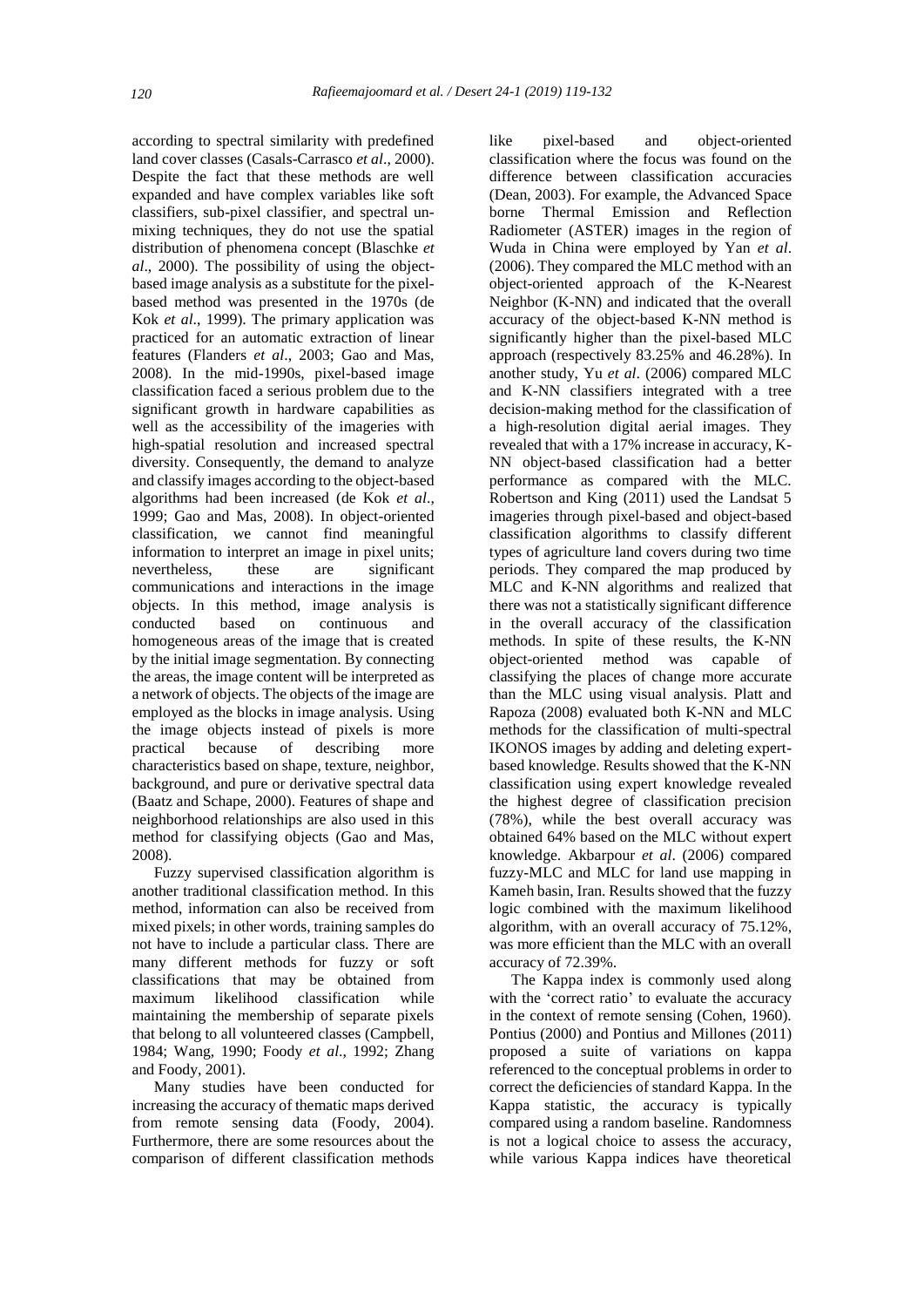errors (Pontius and Millones, 2011). Therefore, the standard Kappa and its variants for complex calculations are difficult to understand and unable to be interpreted (Pontius and Millones, 2011; Memarian *et al*., 2012). Hence, two components of disagreement between classified map and ground truth, in terms of quantity and allocation of land covers, were used by Pontius and Millones (2011) and tested by Memarian *et al*. (2012, 2013). Therefore, this investigation tries to use these disagreement components for a validation analysis, instead of the Kappa agreement indices.

The main purpose of this research is to compare the performance of three classification techniques: fuzzy classification (pixel-based), MLC (pixel-based), and K-NN (object-based), using satellite imageries of Landsat 8 for land use classification of a basin in the arid climate of Birjand, Eastern Iran.

#### **2. Materials and Methods**

#### *2.1. Study Area*

With an area of 242701.83ha, the Mokhtaran basin is located in the arid region of South Khorasan province. This is a sub-basin of the great Lut desert, with an arid climate and an average annual rainfall of 172mm. Its highest amount of rainfall (39mm) is in March and the minimum is in July and August. The average annual potential evapotranspiration, the average annual temperature and the average annual minimum temperature of this basin are 172mm, 14.3 $\degree$ C and 6.5 $\degree$ C, respectively. The aridity and water scarcity of this basin can be revealed by these mentioned characteristics. There are different types of agriculture from traditional to mechanized and modern systems in the study area. In terms of natural environment, there are various land surfaces from mountainous planes upstream to desert geomorphologic facies and sand dunes downstream (Figure 1).



Fig. 1. Geographic position of study region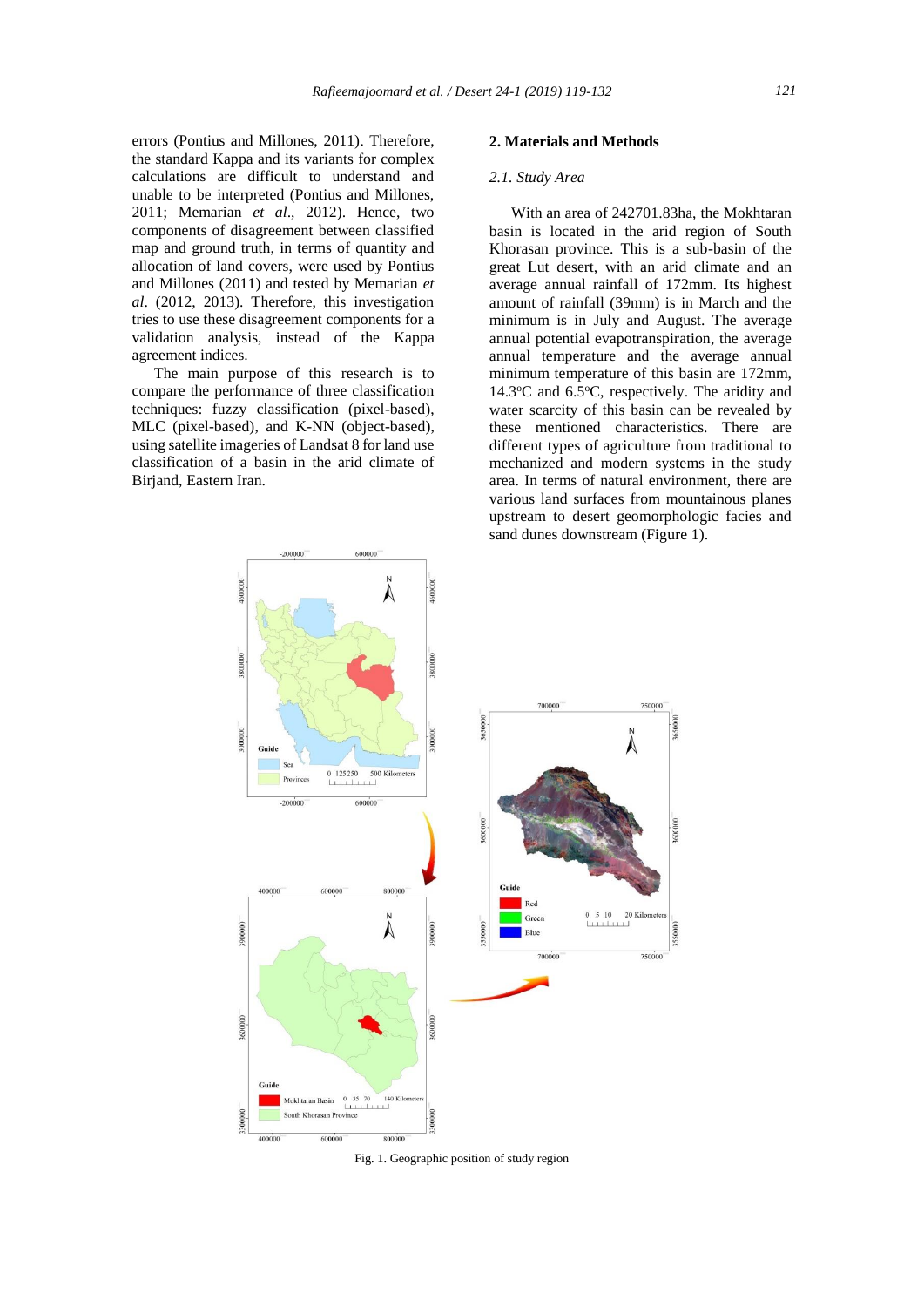# *2.2. Data set*

Due to the need of high spectral, spatial, and temporal resolution in mapping and modeling projects, Landsat satellite data set present the most widely used data in applications for remote sensing (Hilker *et al*., 2009). In the present investigation, image classifications were carried out by Landsat 8 satellite data, recorded on May 30, 2015. The OLI (Operational Land Imager) and the TIRS (Thermal Infrared Sensor) are two sensors of the Landsat 8 satellite. The satellite consists of 11 bands summarily shown in Table 1 (Roy *et al*., 2014). The sensitive sensor of OLI collects image data from the visible, near infrared and infrared bands with short wavelengths and the TIRS sensor is sensitive to two thermal infrared wavelength bands 11 and 12, in order to measure the temperature of earth's surface (Zanter, 2016).

| Table 1. The Landsat 8 bands<br>Band description (30 m native resolution unless otherwise denoted) | Wavelength (µm)                            |               |  |  |  |
|----------------------------------------------------------------------------------------------------|--------------------------------------------|---------------|--|--|--|
| $Band 1 - blue$                                                                                    |                                            |               |  |  |  |
| $Band 2 - blue$                                                                                    |                                            | $0.45 - 0.51$ |  |  |  |
| Band $3$ — green                                                                                   | $Band 4 - red$<br>Band $5$ — near infrared |               |  |  |  |
|                                                                                                    |                                            |               |  |  |  |
|                                                                                                    |                                            |               |  |  |  |
| Band 6 — shortwave infrared                                                                        |                                            |               |  |  |  |
| Band 7 — shortwave infrared                                                                        | 123                                        | $2.11 - 2.29$ |  |  |  |
| Band $8$ — panchromatic (15 m)                                                                     |                                            | $0.50 - 0.68$ |  |  |  |
| $Band 9$ — cirrus                                                                                  |                                            |               |  |  |  |
| Band $10$ — thermal Infrared $(100 \text{ m})$                                                     | $10.60 - 11.19$                            |               |  |  |  |
| Band $11$ — thermal Infrared (100 m)                                                               |                                            | 11.50–12.51   |  |  |  |

In this study, the combination of bands 2, 3, 4, 5, 6, and 7 were used and the multi-spectral image was combined with panchromatic band 8 (PAN) to improve the resolution. There are a wide range of enhancement methods to make an image more analyzable in different applications. The Principal Components Analysis (PCA), used in the current study, is a common method applied for data compression. Nevertheless, in this work, PCA resolution merge (Chavez *et al*., 1991) was used to combine the system/map-corrected multispectral image with the PAN image to create a high-resolution color image. A dark subtraction technique was used for the correction of atmospheric scattering on the total scene (Chavez *et al*., 1988).

According to the 2015 land use map and field survey, four land use classes, irrigated agriculture, rangeland, rainfed agriculture, and playa bareland were considered and defined for classification.

# *2.3. Pixel-based classification with maximum likelihood method (MLC)*

Supervised the MLC method is from the most broadly used methods of land cover classification (Dean and Smith, 2003; Richards and Jia, 2006). The algorithm is on the basis of the probability of belonging a pixel to a given class (Lillesand and Kiefer, 1994). In the original equation, it is assumed that this probability is the same for all classes and input bands are distributed, normally. MLC normally uses the following main equation:

$$
g_i(x)
$$
  
= ln(a<sub>c</sub>) – [0.5 ln(|cov<sub>c</sub>|)]  
– [0.5(x – M<sub>c</sub>)<sup>T</sup>(cov<sub>c</sub><sup>-1</sup>)(x – M<sub>c</sub>)] (1)

Where c denotes the desired class, x is the ndimensional data. Where n stands for the number of bands,  $a_c$  is the possibility of belonging a pixel to the class c and is assumed the same for all classes.  $Cov_c$  and  $M_c$  are determinant of covariance matrix and mean vector of class c, respectively. The ln stands for natural logarithm and T is the transposition function (Rees, 1999; Richards and Jia, 2006; Memarian *et al*., 2013).

# *2.4. Fuzzy Classification*

In this study, a combination of the two methods of fuzzy and maximum likelihood were employed for land use classification. According to the theory of probability, if event A represents a set of elements in a large set  $(\varphi)$ , then, the probability density function of A, i.e. P(A) is defined as follows (Branth and Mather, 2016; Akbarpour *et al*., 2006 ):

$$
P(A) = \int_{\varphi} H_A \cdot (S) \tag{2}
$$

The S is an element in the set  $\varphi$  and  $H_A$  is the hard membership function. In classification of images, event A is a class or cluster and S is the phenomenon measure vector in a pixel, i.e. Digital Number (DN). H<sup>A</sup> membership function suggests whether S belongs to class A (membership grade equal to one) or does not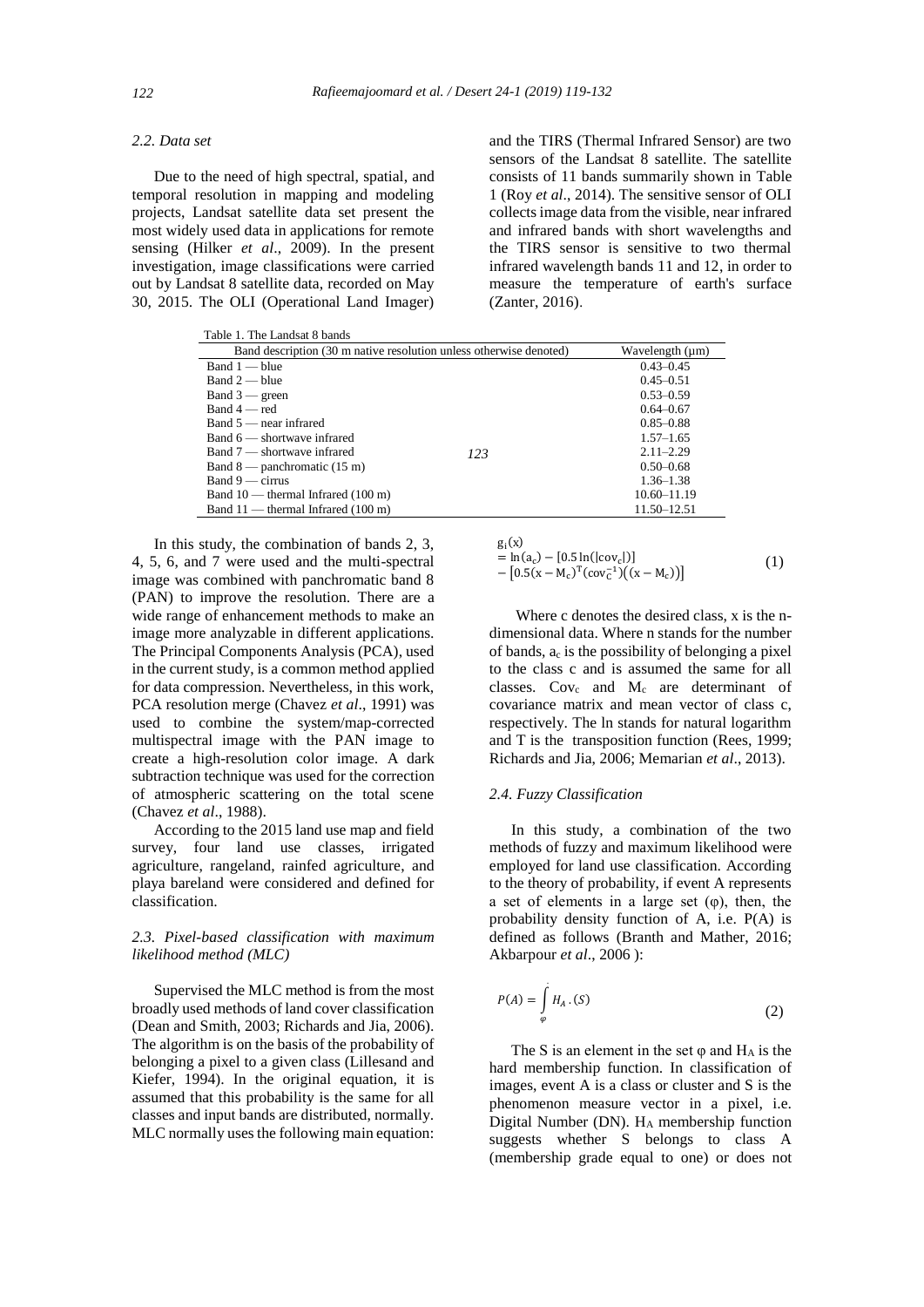(membership grade equal to zero). If A is considered as a fuzzy event and a fuzzy subset of set φ, the probability density function of A will be equal to:

$$
P(A) = \int_{\varphi}^{A} \mu_A \cdot (S) \tag{3}
$$

μA is the membership function. The mean and variance of the fuzzy set A is defined below (Branth and Mather, 2016):

$$
V(A) = \frac{1}{P(A)} \int_{\varphi}^{A} S. \mu_A . (S)
$$
 (4)

$$
\delta^2_{A} = \int_{\varphi}^{A} (S - V_A)^2 \cdot S \cdot \mu_A \tag{5}
$$

The defuzzification process, i.e. categorizing each pixel to a particular class, may be operated using the following equation (Akbarpour *et al*., 2006; Khan *et al*., 2012):

$$
T[K] = \sum_{i=0}^{S} \sum_{j=0}^{S} \sum_{l=0}^{n} \frac{W_{ij}}{D_{ijl[k]}}
$$
(6)

Where,  $i$  stands for the kernel row profile,  $j$ shows an index for the kernel column profile, S is the kernel size  $(3, 5 \text{ or } 7)$ , *l* is an index of fuzzy set layer,  $n$  denotes the number of fuzzy layers,  $w$  indicates the weight of window,  $k$  is the class code,  $D_{[k]}$  is the value of the distance for class k, and  $T[K]$  is the overall weighted distance of the window belonging to class *k*. The center pixel of each window will belong to a class with the maximum  $T[K]$ .

# *2.5. Object-based K-Nearest Neighbor Classifier (K-NN)*

Object-based analysis is made up of two parts; the first part is a segmentation of the image and the second part shows a classification based on the characteristics of objects in spatial and spectral domains. The image can be divided into homogeneous, continuous, and interconnected objects in segmentation. In this paper, the desired objects were explored and extracted with a variety of images in the module ENVI FX. Edge segmentation algorithm describes the lines along the highest slope and detects the edges more effectively. Full Lambda Schedule merging approach (Liu *et al*., 2011) combines the adjacent segments to increase the merging level (ENVI Tutorial, 2015). In this study, a merge level of 50 was considered reasonable. Scale Level

parameter (SL) is considered as a significant factor in analyzing images based on the objectbased algorithm which determines the maximum allowed heterogeneity for the objects of an image (ENVI Guide, 2010; Memarian *et al*., 2013). In this paper, based on a visual examination and suggestions of previous articles (Wang *et al*., 2004; Yu *et al*., 2006; Mathieu *et al*., 2007; Memarian *et al*., 2013), three different SLs (10, 30, and 50) have been employed for image segmentation (Figure 2).

The K-NN method used in this work classifies the segments according to their proximity to the neighboring training districts. The K parameter represents the number of neighbors during classification. The perfect choice for K relies on selected data set and training data. After choosing the type of algorithm, the number of neighbors was determined which began from 3 and increased to 5 and 7. Combining the neighbor values with scale levels (10, 30, and 50), nine SL and NN combinations were obtained that were involved in the production of a classified map. Their results were compared by evaluating the accuracy of classification. These 9 combinations include SL10-NN3, SL10-NN5, SL10-NN7, SL30-NN3, SL30-NN5, SL30-NN7, SL50-NN3, SL50-NN5, and SL50-NN7.

#### *2.6. Accuracy Assessment*

Pontius (2000) presented some conceptual problems in the standard index of Kappa and applied some modifications on the index in order to correct its deficiencies. Standard Kappa and its variants are frequently complicated to compute, difficult to understand, and unhelpful to interpret. Pontius suggested alternative indices which are more appropriate, and which have a more simple computation approach. These indices concentrate on two components of disagreement between maps in terms of quantity as well as spatial allocation of the classes (Pontius and Millones, 2011). The disagreement parameters specify the difference between the observed and simulated maps (Pontius *et al*., 2008; Memarian *et al*., 2012). In the simulated maps, there are two types of errors. The quantitative error or Quantity Disagreement (QD) ,which occurs when the number of cells of a specified category on the simulated map are different from the number of cells in the same category of the reference map. Allocation Disagreement (AD) happens when the place of a class on the simulated map differs from the same class of the reference map (Pontius and Millones, 2011; Memarian *et al*., 2012).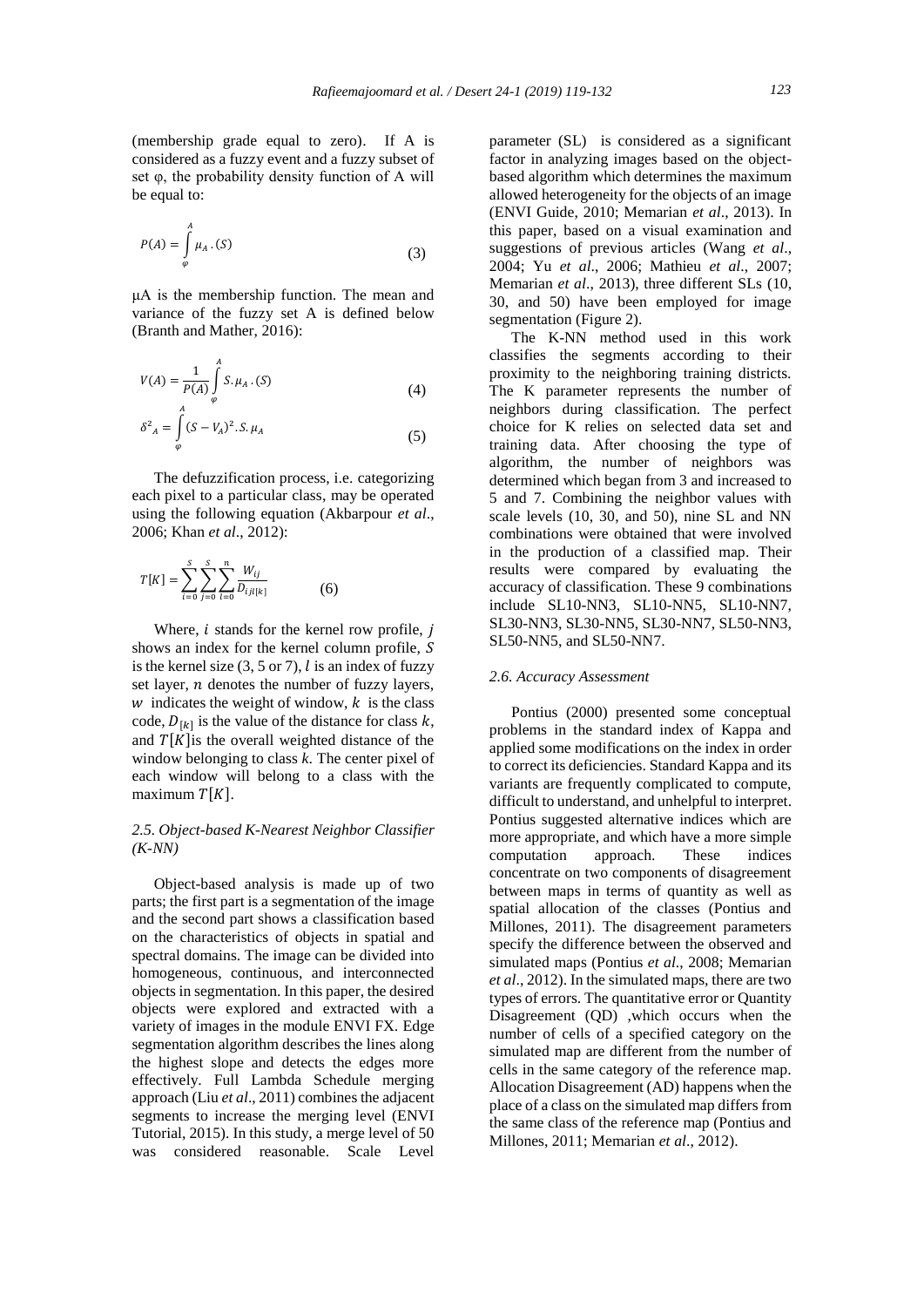

720000 710000 730000 740000

 $(b)$ 

,<br>700000



Fig. 2. Image segmentation using the scale levels of (a) 10 , (b) 30 and (c) 50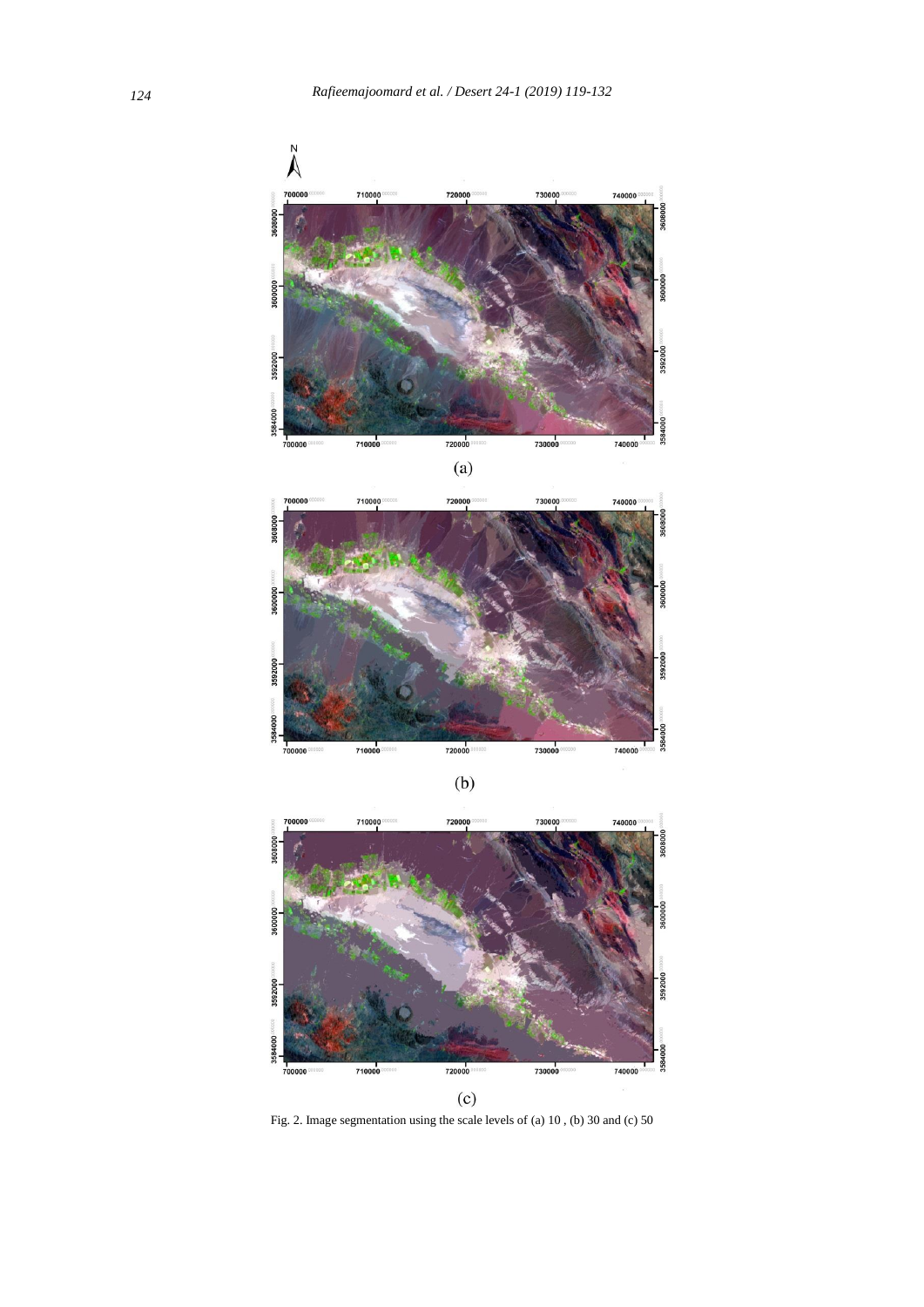#### *125*

### *2.7. Disagreement Components*

As shown in Table 2,  $j$  represents the quantity of classifications as well as the number of strata in a common stratified sampling plan. With a range of 1 to  $i$ , the index  $i$  shows each presented class in the comparison map. The quantity of the pixels in each layer is expressed by  $N_i$ . In the comparison map  $(i)$  and the reference map  $(i)$ , each recorded observation is constructed on its category. The quantities of these perceptions are summed as the recorded  $n_{ij}$  in row *i* and column  $j$  of the likelihood matrix. The ratio of the study zone  $(p_{ij})$  from the simulated map and observed

map indexed Where,  $i$  and  $j$  can be estimated by the following equation (Pontius and Millones, 2011; Memarian *et al*., 2012; Memarian *et al*., 2013), respectively.

$$
p_{ij} = \left(\frac{n_{ij}}{\sum_{j=1}^{J} n_{ij}}\right) \left(\frac{N_i}{\sum_{i=1}^{J} N_i}\right) \tag{7}
$$

Quantity disagreement  $(q_g)$  for an optional class *g* is computed by Equation (8):

$$
q_g = \left| \left( \sum_{i=1}^J p_{ig} \right) - \left( \sum_{j=1}^J p_{gj} \right) \right| \tag{8}
$$

| Table 2. The scheme of estimated population matrix described by Pontius and Millones (2011) |  |  |  |  |  |  |  |  |  |  |
|---------------------------------------------------------------------------------------------|--|--|--|--|--|--|--|--|--|--|
|---------------------------------------------------------------------------------------------|--|--|--|--|--|--|--|--|--|--|

|            |                 | $i=1$                                         | Reference<br>$i=2$<br>$\cdots$ | $j = J$  | Comparison total                                |
|------------|-----------------|-----------------------------------------------|--------------------------------|----------|-------------------------------------------------|
|            | $i=1$           | $P_{11}$                                      | $P_{12}$                       | $P_{1J}$ | $\sum_{j=1}^{J} p_{1j}$ $\sum_{i=1}^{J} p_{2j}$ |
| Comparison | $i=2$           | $P_{21}$                                      | $P_{22}$                       | $P_{2J}$ |                                                 |
|            |                 |                                               |                                |          |                                                 |
|            | $i=J$           | $PJ_1$                                        | $P_{I2}$                       | $P_{JJ}$ | $\sum'_{i,j} p_{jj}$                            |
|            | Reference total | $\sum_{i=1}^{J} p_{i1}$<br>$\blacksquare$ i=1 | $p_{i2}$                       | $p_{i}$  |                                                 |

 Overall quantity disagreement that contains all *J* classes is computed by equation (9)

$$
QD = \frac{\sum_{g=1}^{J} q_g}{2} \tag{9}
$$

We estimate the allocation disagreement  $(a<sub>o</sub>)$ for an optional class *g* with equation 10. The omission and commission of class *g* is shown respectively by the first and second quarrel within a minimum function.

$$
a_g = 2 \min \left[ \left( \sum_{i=1}^J p_{ig} \right) - p_{gg'} \left( \sum_{j=1}^J p_{gj} \right) - p_{gg'} \right] \tag{10}
$$

Total allocation disagreement is evaluated by equation (11):

$$
AD = \frac{\sum_{g=1}^{J} qa_g}{2} \tag{11}
$$

Agreement Proportion  $(C)$  is computed by equation (12), as follows:

$$
C = \sum_{j=1}^{J} p_{jj} \tag{12}
$$

Total disagreement  $(D)$ , the entirety of the total  $QD$  and  $AD$ , is measured as follows:

$$
D = 1 - C = QD + AD \tag{13}
$$

# *2.8. Pierce Skill Score*

 $\ddot{\phantom{a}}$ 

The class memberships of the validation pixels can be calculated using the skill score which represents the difference between calculated accuracy using the validation data and expected accuracy (Eastman, 2016). The determination of skill of threshold forecast begins with the creation of a contingency table of the form as shown below:

Table 3. The 2×2 Contingency Table

|            |                | Observed |    |
|------------|----------------|----------|----|
|            |                | Yes      | No |
| Forecasted | Yes            | a        |    |
|            | $\mathbf{N}_0$ |          |    |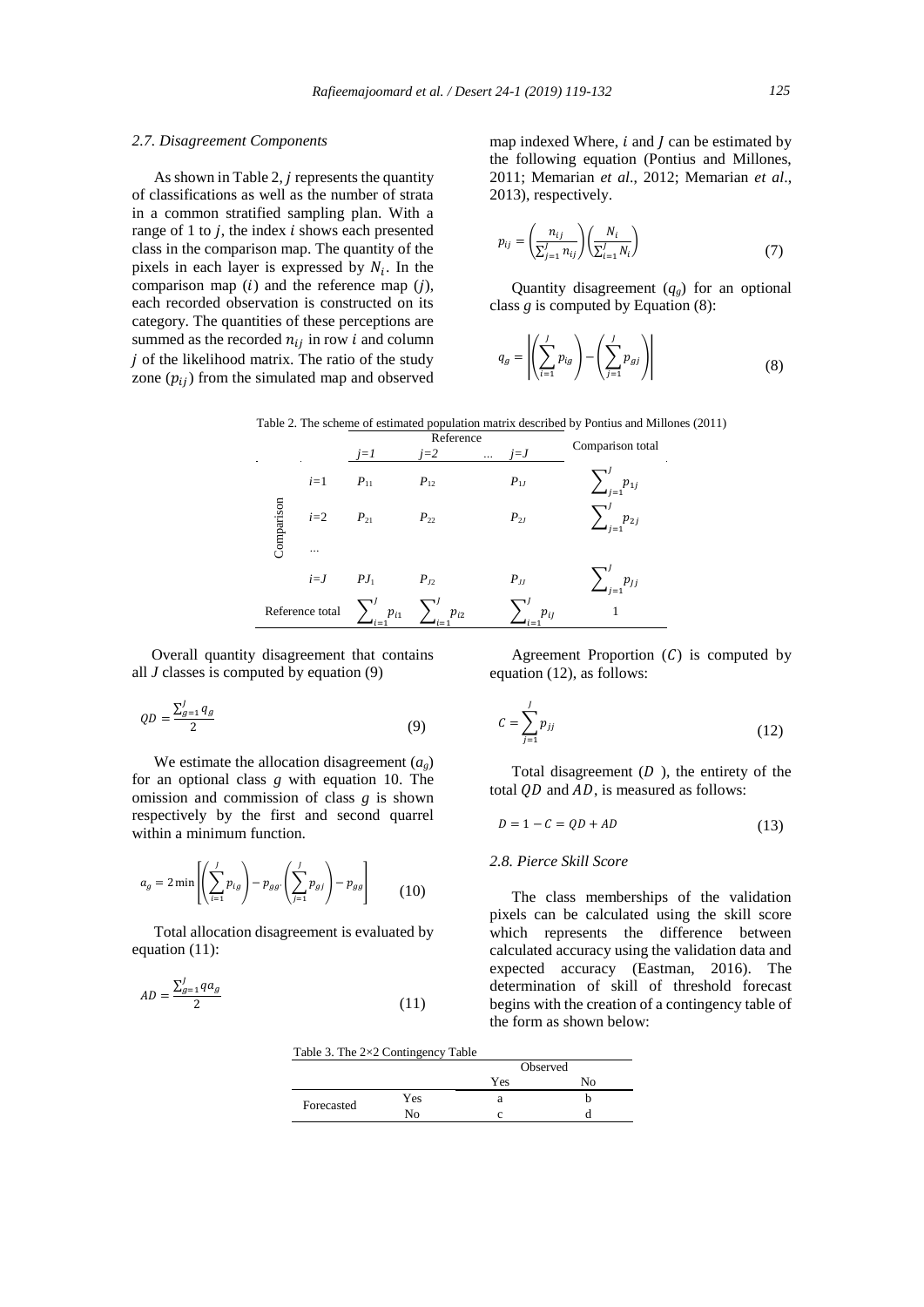In regards to Table 3, the following points are: a) forecast-observation pairs named hits, b) occasions named false alarms, c) occasions named misses, d) occasions named correct rejection or correct negative. The Peirce skill score (PSS) is a skill measure that can be determined by equation (14):

$$
PSS = \frac{ad - bc}{(a + c)(b + d)}
$$
  
=  $H - F$  Range: [-1, 1] (14)

According to equation (14), the PSS that is recognized as the true skill statistic is achieved with the difference between the hit rate and the false alarm rate, in which F represents a value of the rate at which false alarms occur:

False Alarm Rate(F) = 
$$
\frac{b}{a+b}
$$
 Range:[0  
1] (15)

The hit rate is often called the "probability of detection" and measures how well observed cases are forecast.

Hit Rate(*H*) = 
$$
\frac{a}{a+c}
$$
 Range:[0,1] (16)

If the value of PSS which ranges from -1 to 1 is greater than zero, the amount of hits surpasses the false alarms and the forecast has some skill (Stephenson, 2000; Wilks, 2011).

#### **3. Results and Discussion**

Figure 3 shows the maps that have been classified with maximum likelihood, fuzzy, and object-based algorithms. Table 4 shows the components of disagreement at the class and total landscape levels based on the algorithms MLC, Fuzzy-MLC, and object-based K-NN. The QD and AD measures all over the landscape using MLC which was determined to be 16.36% and 8.07%, respectively. In comparison to other

methods, MLC with larger QD and AD values, showed less accuracy than the other methods. However, there is an exception where the total AD of MLC is less than the SL10-NN3 objectbased classification. The ratio of QD to Areal Proportion (AP) and AD to AP of each land use class presents a more suitable description for the relationship between each land acreage unit and the resulting error. According to Table 4, it could be explored that rainfed agriculture class produces the highest ratio of QD/AP and QD/AP, which represents the lowest quantitative accuracy and location accuracy of classified pixels.

The Fuzzy-MLC method yielded lower error in compare to the MLC with the QD and AD of 15.35% and 7.10%, respectively. On the other hand, it showed greater error in comparison with the K-NN classifier. As illustrated in Figure 4, the highest ratio of QD/AP and AD/AP could be found in the rainfed agriculture, in which both approaches, Fuzzy-MLC and MLC, showed the lowest accuracy. Among the object-based classifiers, SL30-NN3, with a QD of 4.19% and AD equal to 5.95%, showed the highest classification accuracy in a total landscape. Thus, in terms of classification accuracy, the best combination is obtained with SL30 and NN5. According to the results of the SL30-NN3 classifier, irrigated agriculture showed the highest participation in quantitative disagreement, as the QD/AP ratio with a value of 0.11 was greater than that ratio of the other land use classes. Rainfed agriculture with an AD/AP equal to 0.27 designated the highest allocation error (Figure 4). According to Figure 5, it can be seen that the rainfed agriculture and playa\_bareland had the lowest spectral separability in the Jeffries–Matusita distance. Thus, the higher values of QDs and ADs can be expected for the rainfed agriculture and playa\_bareland.



Fig. 3. Land uses classified by (a) SL30-NN3 (b) Maximum Likelihood Classifier (MLC) and (c) Fuzzy- MLC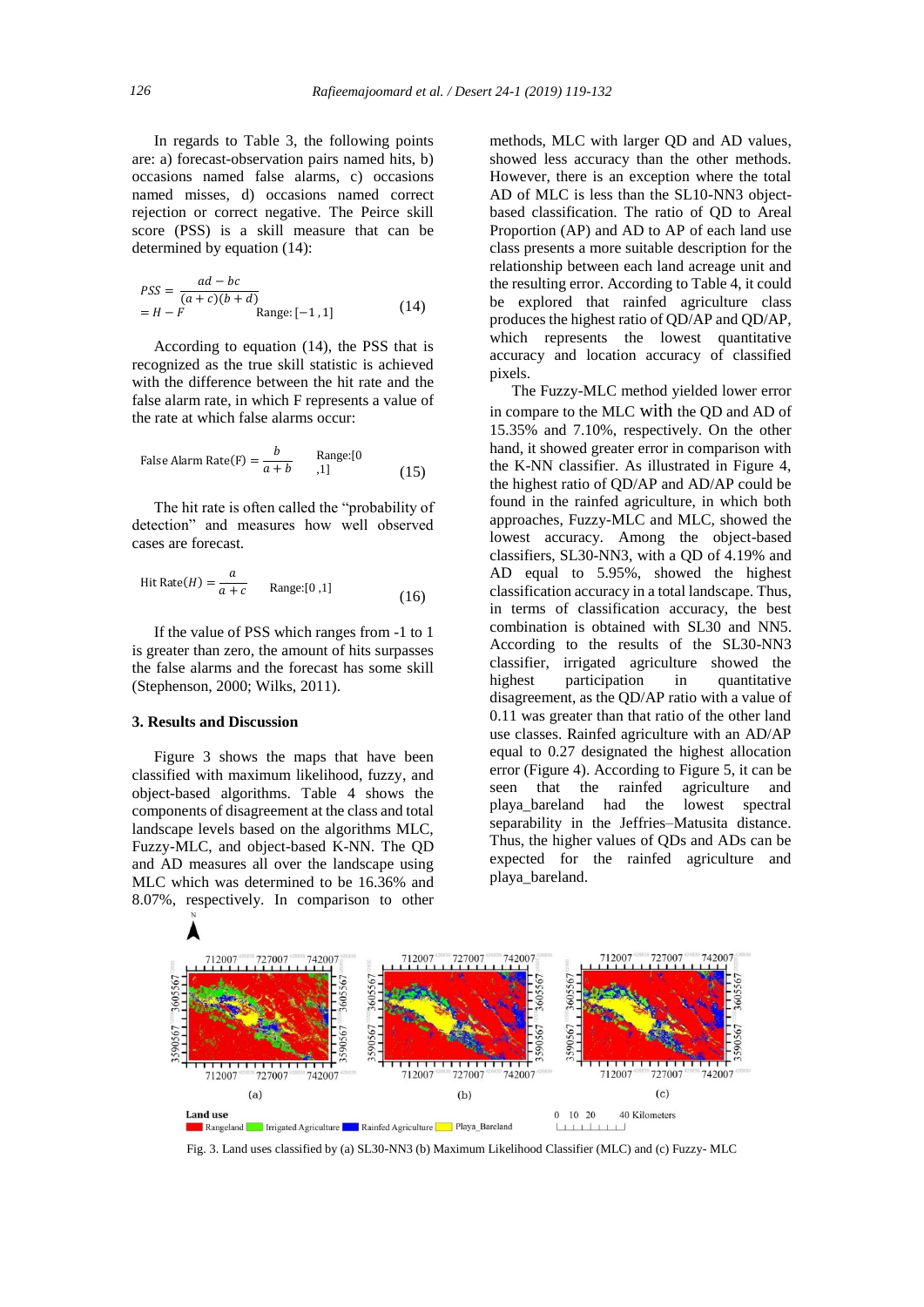| Class                        |                   |       |                 | <b>MLC</b> |       |       |                   |       |       | Fuzzy-MLC       |                 |       |
|------------------------------|-------------------|-------|-----------------|------------|-------|-------|-------------------|-------|-------|-----------------|-----------------|-------|
|                              |                   | OD(%) | OD/AP           |            | AD(%) | AD/AP |                   | OD(%) | OD/AP | AD(%)           |                 | AD/AP |
| Irrigated Agriculture        |                   | 16.36 | 0.41            |            | 2.58  | 0.06  |                   | 15.35 | 0.34  | 2.42            |                 | 0.05  |
| Rangeland                    |                   | 1.51  | 0.05            |            | 4.28  | 0.13  |                   | 0.97  | 0.03  | 3.93            |                 | 0.12  |
| Rainfed Agriculture          |                   | 11.96 | 0.95            |            | 7.29  | 0.58  |                   | 11.45 | 0.94  | 6.82            |                 | 0.56  |
| Playa_Bareland               |                   | 2.89  | 0.18            |            | 2.00  | 0.13  |                   | 2.92  | 0.36  | 1.02            |                 | 0.13  |
| Total                        |                   | 16.36 |                 |            | 8.07  |       |                   | 15.35 |       | 7.10            |                 |       |
|                              |                   |       |                 |            |       |       | Object-based K-NN |       |       |                 |                 |       |
| Class                        |                   |       | <b>SL10-NN3</b> |            |       |       | <b>SL10-NN5</b>   |       |       | <b>SL10-NN7</b> |                 |       |
|                              | QD                | QD/AP | AD              | AD/AP      | QD    | QD/AP | AD                | AD/AP | QD    | OD/AP           | AD              | AD/AP |
|                              | (% )              |       | (% )            |            | (% )  |       | (% )              |       | (% )  |                 | (% )            |       |
| Irrigated Agriculture        | 1.50              | 0.04  | 5.62            | 0.14       | 3.97  | 0.10  | 2.94              | 0.07  | 3.61  | 0.09            | 3.00            | 0.08  |
| Rangeland                    | 1.77              | 0.06  | 4.89            | 0.15       | 2.96  | 0.09  | 1.23              | 0.04  | 2.26  | 0.07            | 1.61            | 0.05  |
| Rainfed Agriculture          | 1.20              | 0.10  | 2.92            | 0.23       | 1.17  | 0.09  | 4.22              | 0.34  | 1.22  | 0.10            | 3.82            | 0.30  |
| Playa Bareland               | 0.94              | 0.06  | 6.95            | 0.44       | 2.18  | 0.14  | 4.63              | 0.29  | 2.57  | 0.16            | 3.97            | 0.25  |
| Total                        | 2.70              |       | 10.19           |            | 5.14  |       | 6.51              |       | 4.83  |                 | 6.20            |       |
|                              |                   |       |                 |            |       |       | Object-based K-NN |       |       |                 |                 |       |
|                              |                   |       | <b>SL30-NN3</b> |            |       |       | <b>SL30-NN5</b>   |       |       |                 | <b>SL30-NN7</b> |       |
| Class                        | QD                |       | AD              |            | QD    |       | AD                |       | QD    |                 | AD              |       |
|                              | (% )              | QD/AP | (% )            | AD/AP      | (% )  | OD/AP | (% )              | AD/AP | (% )  | OD/AP           | (% )            | AD/AP |
| Irrigated Agriculture        | 4.19              | 0.11  | 3.00            | 0.08       | 4.82  | 0.12  | 2.07              | 0.05  | 5.82  | 0.15            | 1.65            | 0.04  |
| Rangeland                    | 2.48              | 0.08  | 1.62            | 0.05       | 3.24  | 0.10  | 1.33              | 0.04  | 3.52  | 0.11            | 1.09            | 0.03  |
| Rainfed Agriculture          | 1.05              | 0.08  | 3.39            | 0.27       | 1.09  | 0.09  | 3.40              | 0.27  | 1.45  | 0.12            | 3.33            | 0.27  |
| Playa_Bareland               | 0.67              | 0.04  | 3.89            | 0.24       | 0.49  | 0.03  | 4.70              | 0.30  | 0.85  | 0.05            | 4.06            | 0.26  |
| Total                        | 4.19              |       | 5.95            |            | 4.82  |       | 5.75              |       | 5.82  |                 | 5.07            |       |
|                              | Object-based K-NN |       |                 |            |       |       |                   |       |       |                 |                 |       |
| Class                        |                   |       | <b>SL50-NN3</b> |            |       |       | <b>SL50-NN5</b>   |       |       | <b>SL50-NN7</b> |                 |       |
|                              | QD                | OD/AP | AD              | AD/AP      | QD    | OD/AP | AD                | AD/AP | QD    | OD/AP           | AD              | AD/AP |
|                              | (% )              |       | (% )            |            | (% )  |       | (% )              |       | (% )  |                 | (% )            |       |
| <b>Irrigated Agriculture</b> | 9.51              | 0.24  | 0.73            | 0.02       | 10.48 | 0.26  | 0.50              | 0.01  | 11.07 | 0.28            | 0.40            | 0.01  |
| Rangeland                    | 7.51              | 0.24  | 0.30            | 0.01       | 9.17  | 0.29  | 0.17              | 0.01  | 9.46  | 0.30            | 0.22            | 0.01  |
| Rainfed Agriculture          | 1.75              | 0.14  | 3.47            | 0.28       | 1.03  | 0.08  | 3.34              | 0.27  | 1.03  | 0.08            | 3.42            | 0.27  |
| Playa_Bareland               | 0.25              | 0.02  | 5.41            | 0.34       | 0.28  | 0.02  | 5.55              | 0.35  | 0.58  | 0.04            | 5.55            | 0.35  |
| Total                        | 9.51              |       | 4.95            |            | 10.48 |       | 4.78              |       | 11.07 |                 | 4.80            |       |

Table 4. Accuracy evaluation of land use maps classified by different utilized approaches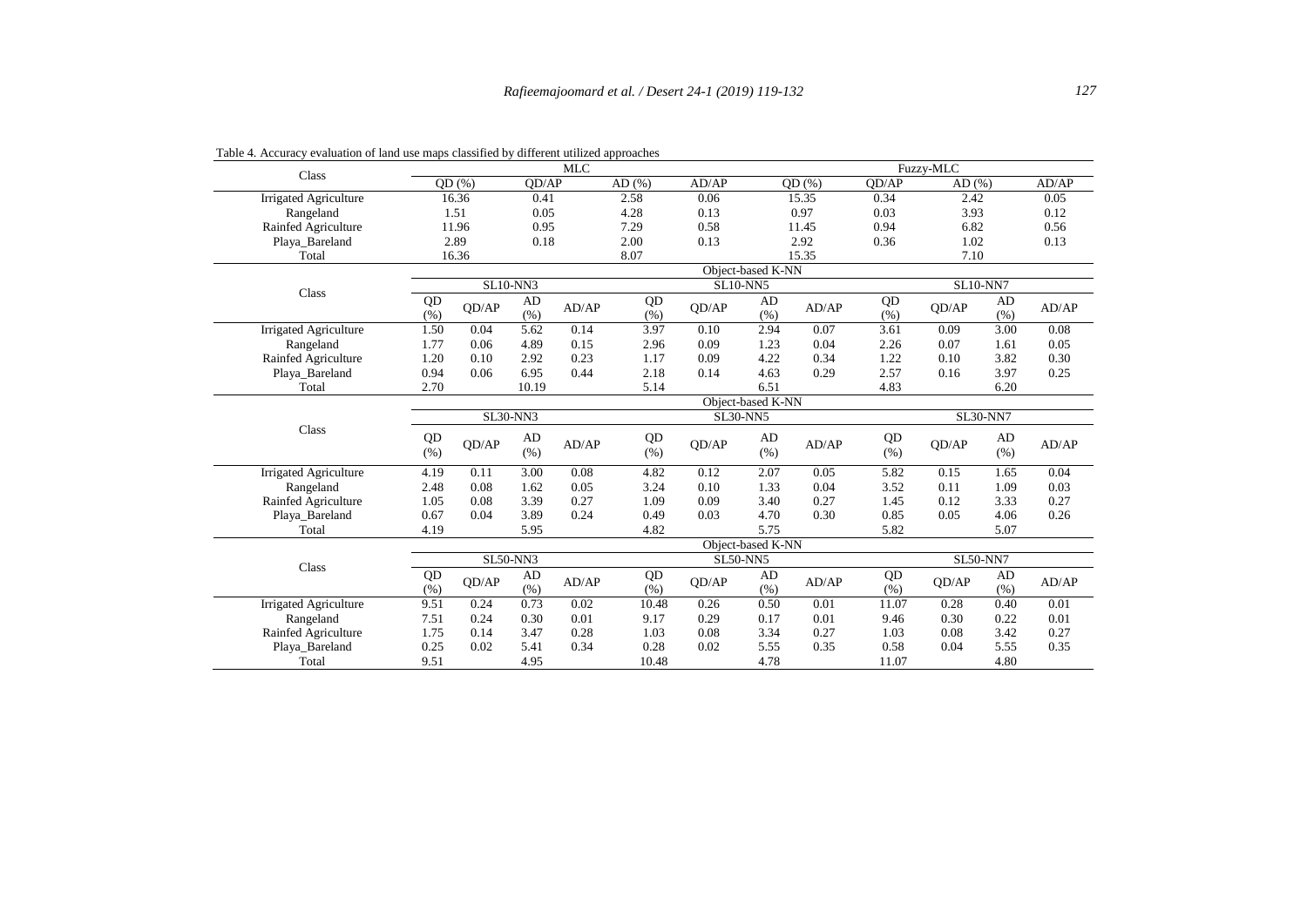





Fig. 5. Jeffries–Matusita distance for pair separation

According to Table 4, SL30-NN3 in comparison with MLC and Fuzzy-MLC reduced the quantity error by 12.16 (290%) and 11.16 (265%), respectively. Moreover, the total error is decreased by 14.28% and 12.3%. It is obvious that SL30-NN3 reduced the quantity error more than the Fuzzy-MLC in comparison to MLC.

Results of maximum likelihood classification reflect a generally higher incapability compared to the fuzzy-based image classification and object-based classification. Conclusively, we can establish that object-based method show more accuracy than pixel-based methods in the classification of remote sensing images. Gao and Mas (2008) provided a similar example in the use of pixel-based and object-based image analysis in classification of land use/cover. They employed satellite images with various spatial resolutions and compared the performance results of the object-based algorithm with the consequences of the classification based on pixels. Results confirmed a higher capability of the object-based method, in comparison to the pixel-based algorithms, for land use classification. However, an increase in the spatial resolution decreased the difference in the accuracy values between object-based and pixelbased methods.

In the current study, the fuzzy approach showed higher accuracy in comparison to the maximum likelihood classification method. This proficiency was established by other research efforts. For instance, Zhang and Foody (2001) compared two fuzzy and artificial neural network approaches and introduced the fuzzy method as the best classification method for land use mapping. Akbarpour *et al.* (2006) used two maximum likelihood and fuzzy classifiers for land use mapping of the Kameh basin, Iran. The results indicated a higher robustness of the fuzzy method than the maximum likelihood approach.

Considering the closeness of the evaluation results of the object-based classifiers SL30-NN3 and SL30-NN5, the estimated values of the Pierce Skill Score (0.89 and 0.90, respectively) showed a higher accuracy and therefore better performance of SL30-NN5 than SL30-NN3 in land use classification of theMokhtaran Basin (Table 5). Likewise, Memarian *et al*. (2013) compared pixel-based and object-based algorithms in classification of the SPOT-5 imageries in the tropical areas. They found that the SL30-NN5 object-based algorithm had a higher accuracy in comparison to MLC classification and it could reduce the allocation error by 250%. Fathizad *et al*. (2016) assessed the effectiveness of pixel-based methods of Fuzzy ARTMAP neural network and Gini decision tree compared to object-oriented algorithms in arid and semiarid basin of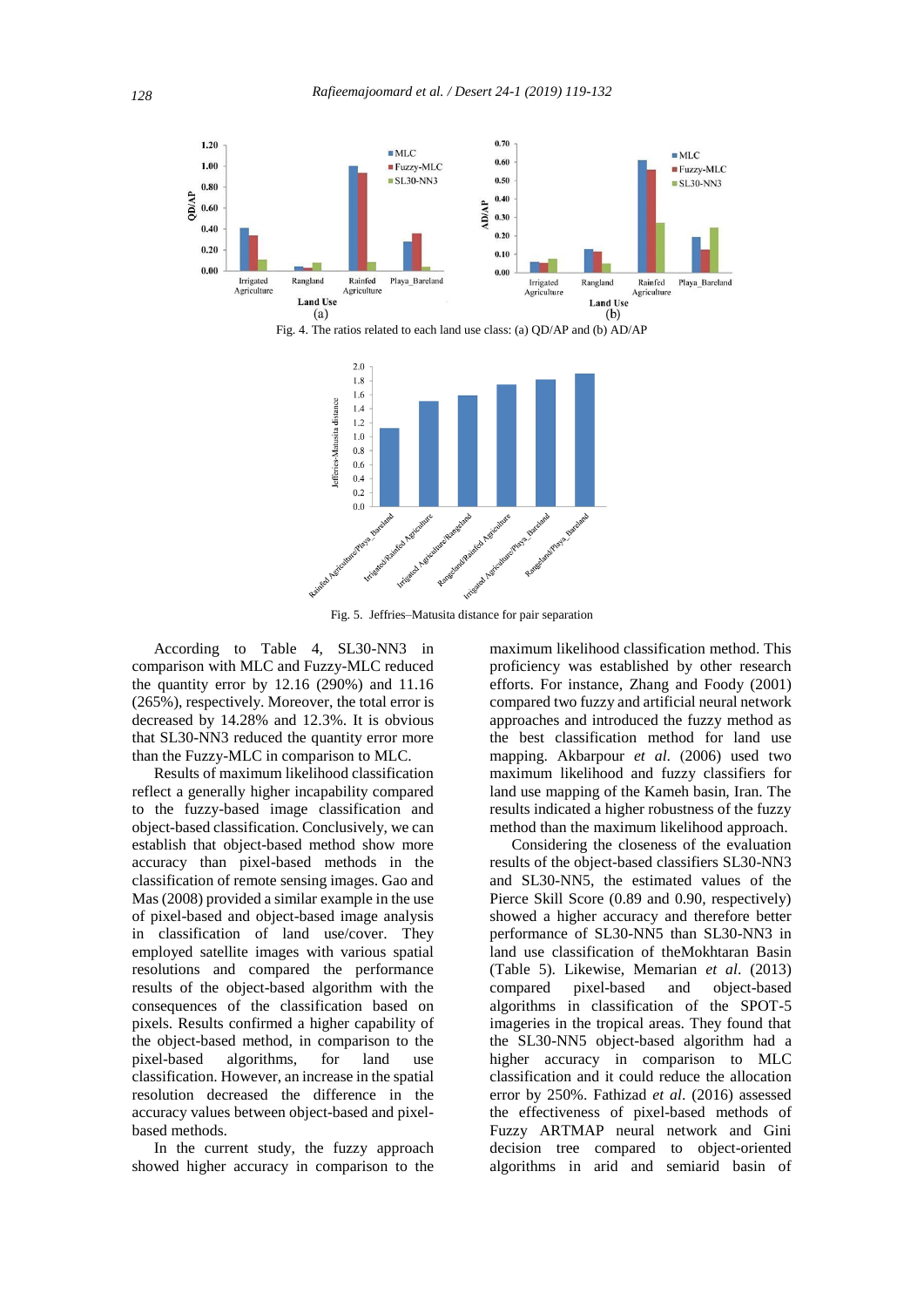Meymeh, Iran. They realized that the objectbased classification was more robust compared to the pixel-based methods.

It has been established that the analysis of the traditional pixel-based image is restricted due to the following reasons: image pixels are not real geographical objects and the pixel topology is limited; the spatial photo-interpretive elements such as texture, context, and shape are principally ignored in pixel based image analysis; and, the enhanced implicit variability within high spatial resolution imagery complicates traditional pixel-based classifiers that leads to lower classification accuracies (Hay and Castilla, 2006; Gao and Mas, 2008). Unlike the pixel-based method, object-based image

analysis can be applied on homogeneous objects made by image segmentation and additional features can be employed in the classification. Since an object is a group of pixels, the object's characteristics such as mean digital number value, standard deviation, band ratio, etc. can be computed; moreover, there are shape and texture features of the objects available which can be applied for differentiating the land cover classes with parallel spectral information (Table 6). Such extra information gives the object-based image analysis a potential to make land cover thematic maps with greater accuracies, compared to those created by conventional pixel-based technique (Gao and Mas, 2008).

| Table 5. Pierce Skill Score for Boolean Case (PSS) |
|----------------------------------------------------|
|                                                    |

| Classifier      | <b>PSS</b> |
|-----------------|------------|
| $SL10-NN3$      | 0.89       |
| <b>SL10-NN5</b> | 0.90       |
| <b>SL10-NN7</b> | 0.91       |
| <b>SL30-NN3</b> | 0.90       |
| <b>SL30-NN5</b> | 0.89       |
| <b>SL30-NN7</b> | 0.88       |
| <b>SL50-NN3</b> | 0.81       |
| <b>SL50-NN5</b> | 0.78       |
| <b>SL50-NN7</b> | 0.77       |

From the results, it is generally indicated that the object-based classification is more realistic and more detailed in providing a land use map compared to pixel-based classification. This finding is compatible with previous reports provided by Wang *et al*. (2004), Yan *et al*. (2006), Chen *et al*. (2009), and Myint *et al*. (2011). In spite of the higher capabilities of the object-based approach in image classification, the differences between the two types of algorithms at run time still remain a challenge, especially for large surface areas (Duro *et al*., 2012). The future development of object-based algorithms, in order to select the optimal segmentation parameters, will hopefully reduce the required time for the object-based image classification method, as shown by Costa *et al*. (2008) and Dragut *et al*. (2010). The investigation also indicates a better performance and higher capability of disagreement components in evaluating the accuracy of the classified maps confirmed by Pontius and Millones (2011), Memarian *et al*. (2012), and Memarian *et al.* (2013).

#### **4. Conclusion**

Results established that MLC compared to the K-NN classifiers had a greater quantity and allocation error. Object-based classification with the scale level of SL30 and K value of three showed the highest classification accuracy. SL30-NN3 compared to MLC and fuzzy-MLC reduced the quantity error by 290% and 265%, respectively. However, for allocation disagreement, these values were 36% and 19%, respectively. In the SL30-NN3 classification, the highest ratio of QD/AP was associated with irrigated agriculture and the highest proportion of AD/AP was firstly associated with rainfed agriculture class, and after that with the playa\_bareland. The highest ratio of QD/AP and AD/AP in MLC was associated with rainfed agriculture as well. Fuzzy-MLC was less accurate in comparison to the K-NN classifier; however, it improved accuracy by 8.82% compared to MLC. Restrictions on the optimum definition of the segmentation parameters and potential error in segmentation are the problems and lesions in object-based approach. According to this paper and findings of previous studies, object-based classification to extract land use maps is more precise and appropriate compared to that of the pixel-based methods.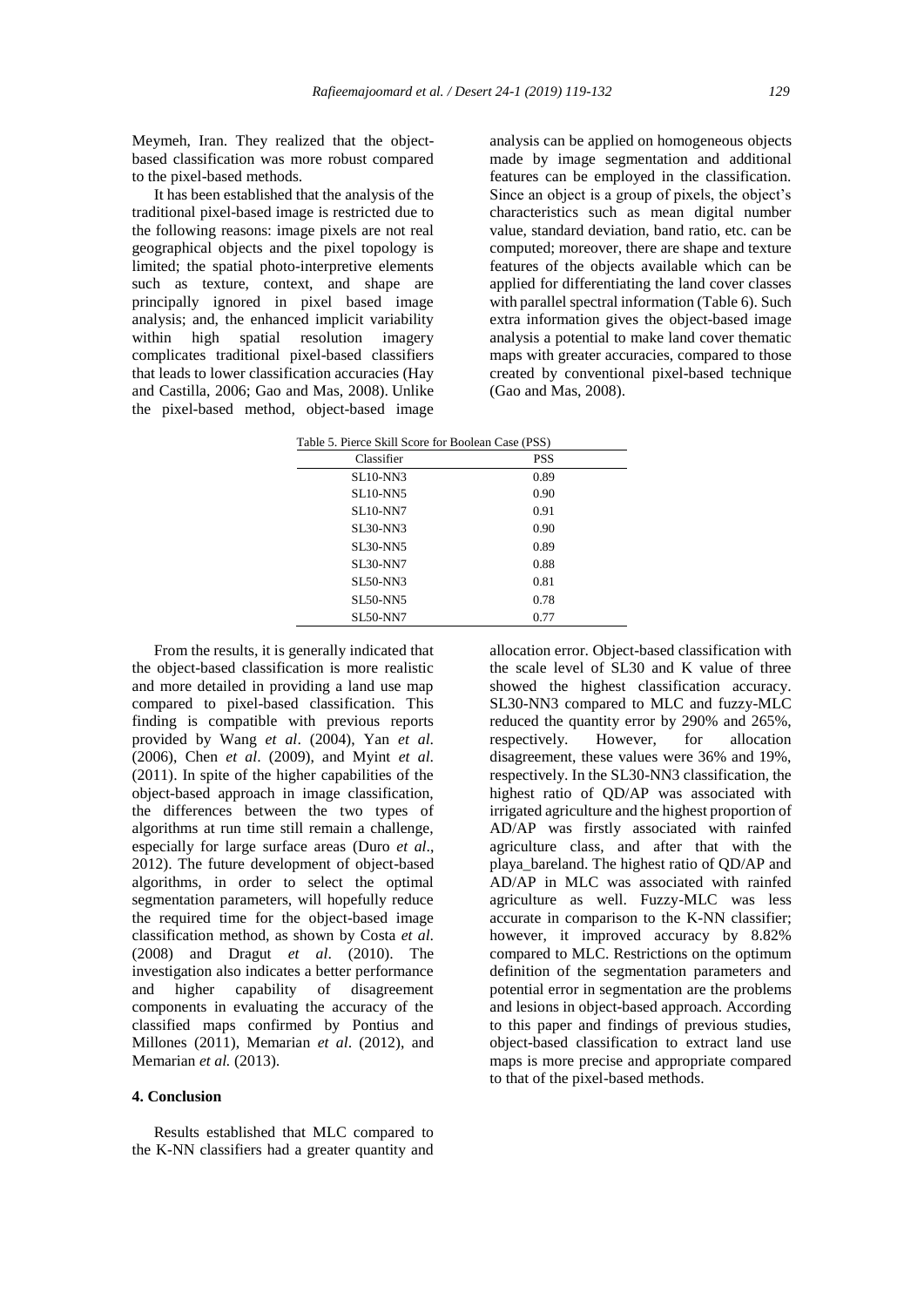| <b>CLASS_NAME</b> | <b>Irrigated Agriculture</b> | Rangeland | Rainfed Agriculture | Playa_Bareland |
|-------------------|------------------------------|-----------|---------------------|----------------|
| FX_CONVEX         | 1.20                         | 1.18      | 1.23                | 1.24           |
| <b>FX ROUND</b>   | 0.51                         | 0.51      | 0.48                | 0.51           |
| FX_ELONG          | 1.76                         | 1.86      | 1.75                | 1.74           |
| FX_RECT_FI        | 0.64                         | 0.68      | 0.61                | 0.63           |
| AVG B1            | 13565.08                     | 13198.12  | 15144.56            | 14272.70       |
| STD B1            | 442.50                       | 318.10    | 384.51              | 488.44         |
| $AVG_B2$          | 13071.33                     | 12908.74  | 14609.38            | 13855.08       |
| STD B2            | 409.15                       | 299.26    | 377.11              | 462.97         |
| AVG B3            | 11566.51                     | 11453.96  | 12872.47            | 12241.00       |
| STD_B3            | 353.73                       | 245.76    | 316.86              | 386.45         |
| AVG_B4            | 10317.13                     | 10305.55  | 11179.12            | 10794.69       |
| STD_B4            | 287.11                       | 202.25    | 256.19              | 310.82         |
| AVG B5            | 9665.65                      | 9733.33   | 10176.60            | 9980.98        |
| STD B5            | 259.43                       | 188.11    | 229.41              | 276.98         |
| AVG_B6            | 12210.79                     | 11960.42  | 13975.30            | 12991.63       |
| STD B6            | 427.89                       | 310.59    | 381.67              | 472.73         |
| TXRAN_B1          | 1356.26                      | 1095.65   | 1189.93             | 1454.60        |
| TXRAN_B2          | 1232.59                      | 1042.34   | 1143.07             | 1363.06        |
| TXRAN_B3          | 1051.03                      | 859.71    | 973.68              | 1147.28        |
| TXRAN_B4          | 853.71                       | 699.03    | 785.06              | 924.06         |
| <b>TXRAN B5</b>   | 774.14                       | 641.57    | 702.46              | 826.14         |
| TXRAN_B6          | 1272.49                      | 1074.17   | 1160.51             | 1393.21        |

 Table 6. Spatial, spectral, and textural features used in the object-based image categorization, (obtained from the SL30-NN3 classified image

Notes: FX\_RECT\_FI: a shape measure that shows how well a rectangle describes the shape; AVG\_B x: average value of pixels including the region in band x; STD\_B x: standard deviation value of pixels including the region in band x; TXRAN: Average data range of pixels including the region inside the kernel.

#### **Acknowledgments**

The authors would like to acknowledge Semnan University for its valuable support throughout this research performance.

#### **Confflict of Interest**

The authors declare no conflict of interest in respect to the distribution of this original copy.

#### **References**

- Akbarpour, A. A., M. B. Sharifi, H. Memarian, 2006. The Comparison of Fuzzy and Maximum Likelihood Methods in Preparing Land Use Layer Using ETM+ Data (Case Study: Kameh Watershed). Range and Desert Research, 22; 27–38.
- Blaschke, T., S. Lang, E. Lorup, J. Strobl, P. Zeil, 2000. Object-Oriented Image Processing in an Integrated GIS/Remote Sensing Environment and Perspectives for Environmental Applications. Environmental Information for Planning, Politics and the Public 2; 555-570.
- Blaschke, T., 2010. Object based Image analysis for Remote Sensing. ISPRS Journal of Photogrammetry and Remote Sensing, 65; 2-16.

http://dx.doi.org/10.1016/j.isprsjprs.2009.06.004.

- Bocco, M., G. Ovando, S. Sayago, E. Willington, 2007. Neural Network Model for Land Cover Classification from Satellite Images. Agricultura Técnica, 67; 414– 421.
- Baatz, M., A. Schape, 2000. Multiresolution Segmentation–an Optimization Approach for High Quality Multi-scale Image Segmentation. In: J. Strobl, T. Blaschke & G. Griesebner (eds.), Angewandte Geographische Informations verarbeitung XII, Wichmann Verlag, Heidelberg, pp. 12–23.
- Brandt, T., P.M. Mather, 2016. 2nd ed., Classification Methods for Remotely Sensed Data. CRC press, Boca Raton, 376p.
- Cohen, J., 1960. A coefficient of agreement for nominal scales. Educational and Psychological Measurement, 20; 37-46.
- http://dx.doi.org/10.1177/001316446002000104.
- Campbell, N. A., 1984. Some aspects of allocation and discrimination. In Multivariate Statistical Methods in Physical Anthropology. Springer, Dordrecht, p. 177– 192. https://doi.org/10.1007/978-94-009-6357-3\_12.
- Chavez, P. S., 1988. An improved dark-object subtraction technique for atmospheric scattering correction of multi-spectral data. Remote Sensing of Environment, 24; 459–479. http://dx.doi.org/\_ 10.1016/0034- 4257(88)90019-3.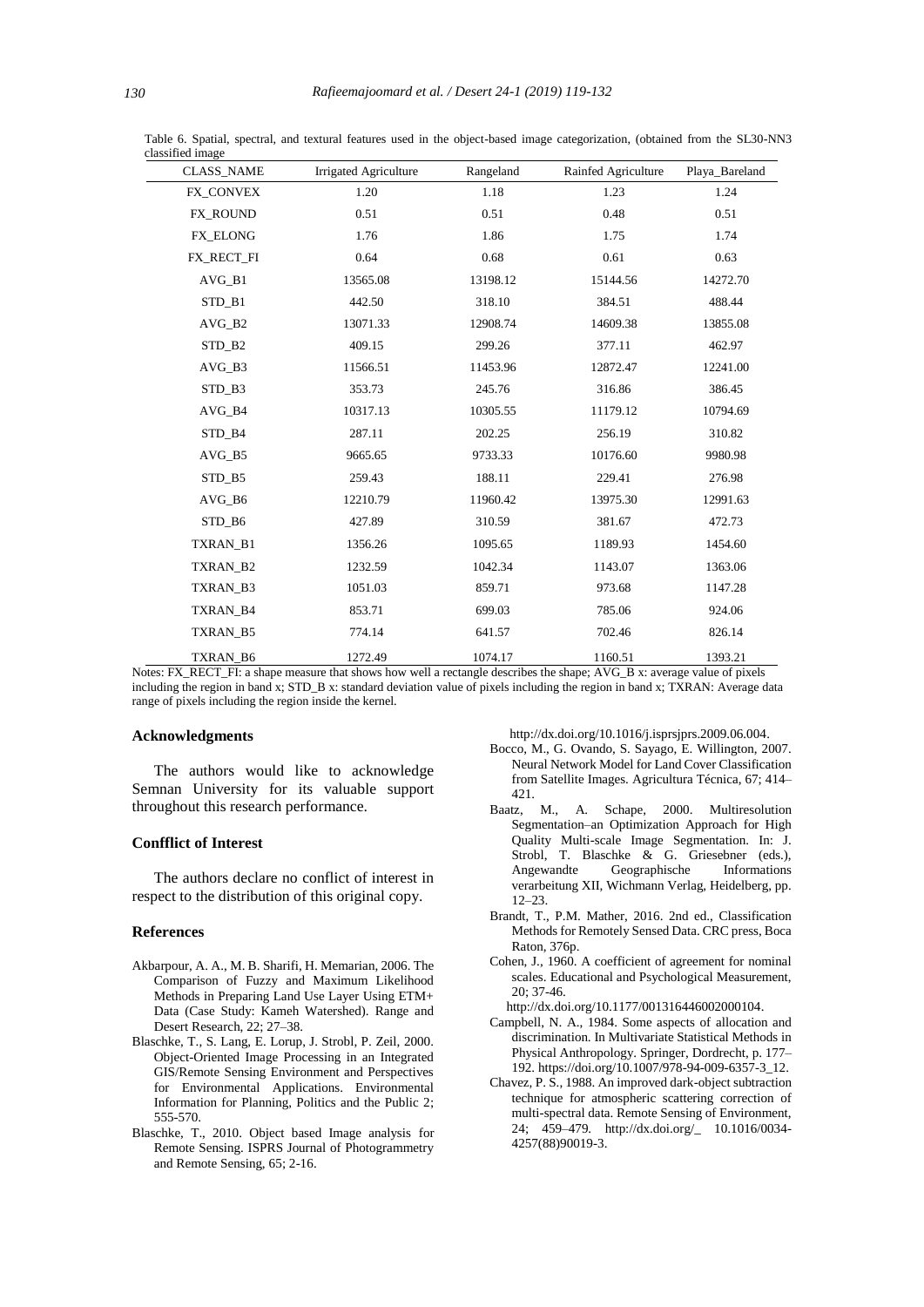- Chavez, P., S. C. Sides, J. A. Anderson, 1991. Comparison of three different methods to merge multiresolution and multispectral data- landsat tm and spot panchromatic. Photogrammetric Engineering and Remote Sensing, 57; 295-303.
- Casals-Carrasco, P., S. Kubo, B. B. Madhavan, 2000. Application of spectral mixture analysis for terrain evaluation studies. International Journal of Remote Sensing, 21; 3039-3055.

http://dx.doi.org/10.1080/01431160050144947.

- Costa, G. A. O. P., R. Q. Feitosa, T. B. Cazes, B. Feijó, 2008. Genetic Adaptation of Segmentation Parameters. Object-Based Image Analysis, Springer, Heidelberg, p. 679–695.
- https://doi.org/10.1007/978-3-540-77058-9\_37. Chen, M., W. Su, L. Li, C. Zhang, A. Yue, H. Li, 2009. Comparison of pixel-based and object-oriented knowledge-based classification methods using SPOT5 imagery. WSEAS Transactions on Information Science and Applications, 6; 477-489.
- De Kok, R., T. Schneider, U. Ammer, 1999. Object-Based Classification and Applications in the Alpine Forest Environment. International archives of photogrammetry and remote sensing, Valladolid, Spain. 32, part 7–4–3 Wg.
- Drǎguţ, L., D. Tiede, S. R. Levick, 2010. ESP: A tool to estimate scale parameter for multiresolution image segmentation of remotely sensed data. International Journal of Geographical Information Science, 24; 859-871**.**

http://dx.doi.org/10.1080/13658810903174803.

Dean, A. M., G. M. Smith, 2003. An evaluation of perparcel land cover mapping using maximum likelihood class probabilities. International Journal of Remote Sensing, 24; 2905-2920. http://dx.doi.org/10.1080/01431160210155910.

- Dingle Robertson, L., D. J. King, 2011. Comparison of pixel- and object-based classification in land cover change mapping. International Journal of Remote Sensing, 32; 1505-1529. http://dx.doi.org/ 10.1080/01431160903571791.
- Dehvari, A., R. J. Heck, 2009. Comparison of objectbased and pixel based infrared airborne image classification methods using DEM thematic layer. Geography and Regional Planning, 2; 86-96.
- Duro, D. C., S. E. Franklin, M. G. Dubé, 2012. A comparison of pixel-based and object-based image analysis with selected machine learning algorithms for the classification of agricultural landscapes using SPOT-5 HRG imagery. Remote Sensing Environment, 118; 259–272.
	- http://dx.doi.org/10.1016/j.rse.2011.11.020.
- Exelis Visual Information Solutions Inc., 2015. Feature Extraction with Example-Based Classification Tutorial. In: Harris Geospatial Corporation.
- Eastman, J.R., 2016. IDRISI Terrset Manual. Clark Labs-Clark University: Worcester, USA, 391p.
- Foody, G. M., N. A. Campbell, N. M. Trodd, d T. F. Wood, 1992. Derivation and applications of probabilistic measures of class membership from the maximum-likelihood. classification. Photogrammetric Engineering and

Remote Sensing, 58; 1335-1341.

Flanders, D., M. Hall-Bayer, J. Pereverzoff, 2003. Preliminary evaluation of eCognition object-based software for cut block delineation and feature extraction. Canadian Journal of Remote Sensing, 29; 441–452. http://dx.doi.org/10.5589/m03-006.

Foody, M. G. 2004. Thematic Map Comparison. Photogrammetric Engineering & Remote Sensing, 70; 627-633.

https://doi.org/10.14358/PERS.70.5.627.

- Fathizad, H., D. Tazeh, S. Kalantari, 2016. Assessment of pixel-based classification (ARTMAP Fuzzy Neural Networks and Decision Tree) and object-oriented methods for land use mapping (Case Study: Meymeh, Ilam Province). Arid Biome, 5; 69-82.
- Gao, Y., J. F. Mas, 2008. A comparison of the performance of pixel-based and object-based classifications over images with various spatial resolutions. Earth Sciences, 2; 27-35.
- Hay, G. J., G. Castilla, 2006. Object-Based Image Analysis: Strengths, Weaknesses, Opportunities and Threats (SWOT). The International Archives of the Photogrammetry, Remote Sensing and Spatial Information Sciences, Salzburg, July 4, p. 4–5.
- Hilker, T., Wulder, M.A., Coops, N.C., Linke, J., McDermid, G., Masek, J.G., Gao, F., White, J.C., 2009. A new data fusion model for high spatial-and temporal-resolution mapping of forest disturbance based on Landsat and MODIS. Remote Sensing of Environment, 113; 1613–1627. https://doi.org/10.1016/j.rse.2009.03.007.
- Khan, G. A., S. Khan, N. A. Zafar, S. Islam, F. Ahmad, M. ur Rehman, M. Ullah, 2012. A review of different approaches of land cover mapping, Life Science Journal, 9; 1023-1032.
- Lillesand, M., W. R. Kiefer, 1994. Remote Sensing and Image Interpretation. 3th ed., John Wiley and Sons, New York, 750 p.
- Lang, L., X. Wen, A. Gonzalez, D. Tan, J. Du, Y. Liang, D. Xiang, 2011. An object-oriented daytime landfog-detection approach based on the mean-shift and full lambda-schedule algorithms using EOS/MODIS data. International Journal of Remote Sensing, 32; 4769-4785.

http://dx.doi.org/10.1080/01431161.2010.489067.

- Memarian, H., S. K. Balasundram, J. B. Talib, C. T. B. Sung, A. M. Sood, K. Abbaspour, 2012. Validation of ca-markov for simulation of land use and cover change in the langat basin, malaysia. Geographic Information System, 4; 542-554. http://dx.doi.org/\_ 10.4236/jgis.2012.46059.
- Memarian, H., S. K. Balasundram, R. Khosla, 2013. Comparison Between Pixel-and Object-Based Image Classification of a Tropical Landscape Using Système Pour l'Observation de la Terre-5 Imagery. Applied Remote Sensing, 7; 073512- 073512. http://dx.doi.org/10.1117/1.JRS.7.073512.
- Myint, S. W., P. Gober, A. Brazel, S. Grossman-Clarke, Q. Weng, 2011. Per-Pixel vs. object-based classification of urban land cover extraction using high spatial resolution imagery. Remote Sensing of Environment, 115; 1145-1161.

http://dx.doi.org/10.1016/j.rse.2010.12.017.

- Mathieu, R., J. Aryal, 2007. Object-based classification of ikonos imagery for mapping large-scale vegetation communities in urban areas. Sensors, 7; 2860–2880. http://dx.doi.org/10.3390/s7112860.
- Platt, R. V., L. Rapoza, 2008. An evaluation of an objectoriented paradigm for land use/land cover classification. The Professional Geographer, 60; 87- 100. http://dx.doi.org/10.1080/ 00330120701724152.
- Pontius, R. G., 2000. Quantification error versus location error in comparison of categorical maps.